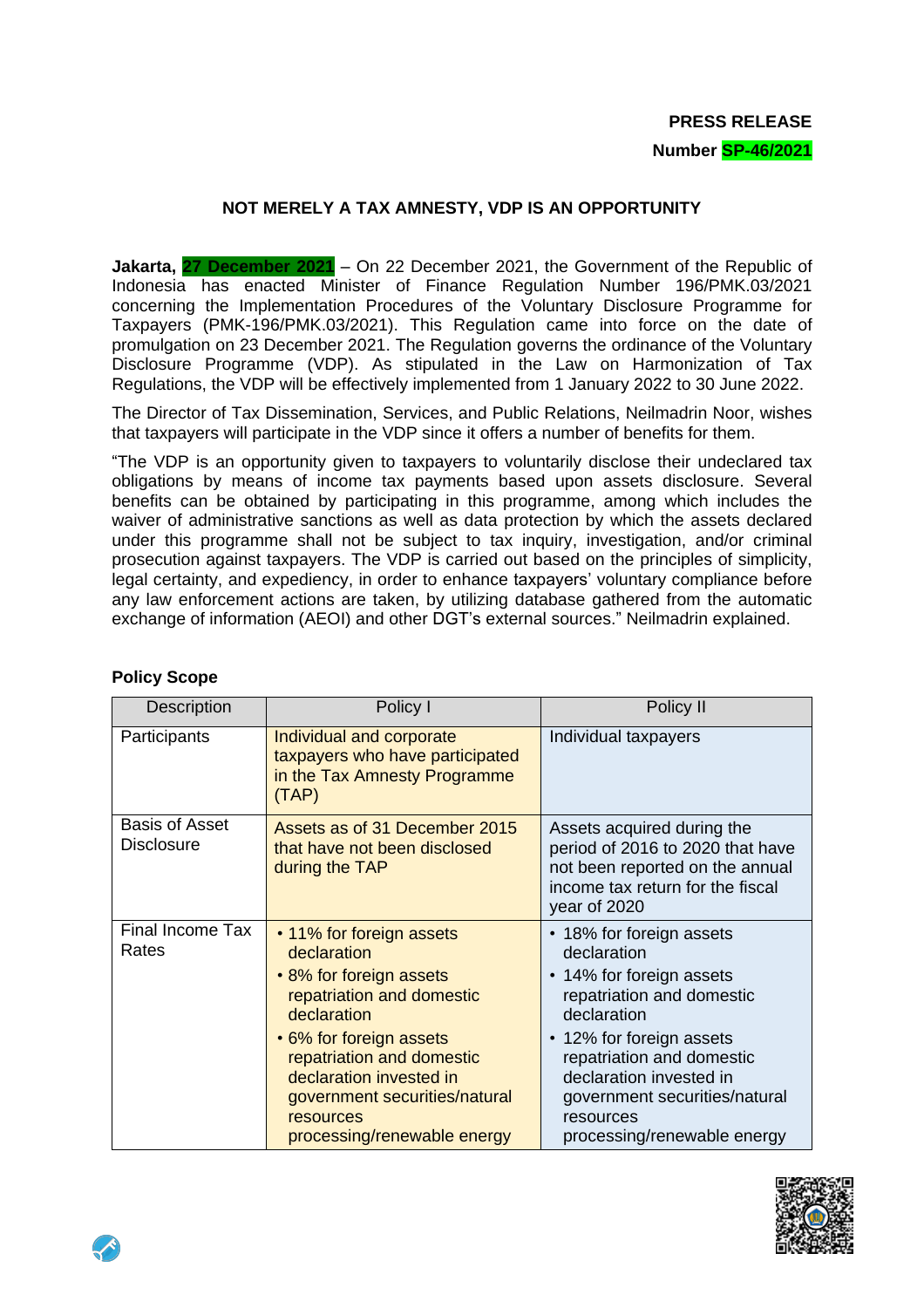- The programme will be held for 6 months (1 January 2022 until 30 June 2022)
- To be eligible for Policy II, the following criteria should be met:
	- i. not under tax audit and/or preliminary investigation for the fiscal year(s) of 2016, 2017, 2018, 2019, and/or 2020; and
	- ii. not undergoing tax crime investigation, court proceedings for tax crimes, nor currently serving sentences for tax crimes.

#### **Disclosure Procedures**

- The assets disclosure is carried out by means of electronic filing of a Notice of Assets Disclosure (NAD) through [https://pajak.go.id/pps.](https://pajak.go.id/pps) The submission of NAD shall enclose the following documents:
	- i. NAD master file;
	- ii. Final income tax payment slip;
	- iii. Detailed list of assets and ownership information of reported assets;
	- iv. List of liabilities;
	- v. Statement of repatriation and/or investment.

Supplementary documents for Policy II participants comprise of:

- i. Statement of application withdrawal for tax overpayment refund and other legal actions in accordance with Indonesian tax laws;
- ii. Revocation request letter for tax appeal, tax lawsuit, and judicial review.
- The VDP participants are allowed to submit NAD twice, thrice, or more, provided that there appears to be (a) change(s) in their net assets, and/or there are any typographical errors, miscalculations, or (a) change(s) in tax rates.
- The VDP participants may withdraw from the programme by filing a zero-valued NAD in the ensuing submission. The VDP participants who have revoked the NAD are deemed as not participating in the programme and they shall not be able to file any NAD subsequent to the revocation.
- Payments must be made using final income tax account code 411128 along with deposit type code 427 for Policy I and 428 for Policy II. Payments cannot be made through overbooking procedure.
- Final income tax to be paid is calculated by multiplying tax rate with net assets (the value of assets minus corresponding liabilities).
- With regard to Policy I, the guidelines used to determine the value of assets as of 31 December 2015 are as follows:
	- a. Nominal value, for assets in the form of cash or cash equivalents.
	- b. The value determined by the government, which is the sales value of taxable object, for land and/or building tax base, and motor vehicle sales value for motor vehicles.
	- c. The value published by PT Aneka Tambang Tbk., for gold and silver.
	- d. The value published by the Indonesia Stock Exchange, for shares and warrants traded on the Indonesia Stock Exchange.
	- e. The value published by PT Penilai Harga Efek Indonesia, for government securities, government bonds, and debt securites/sukuk issued by companies.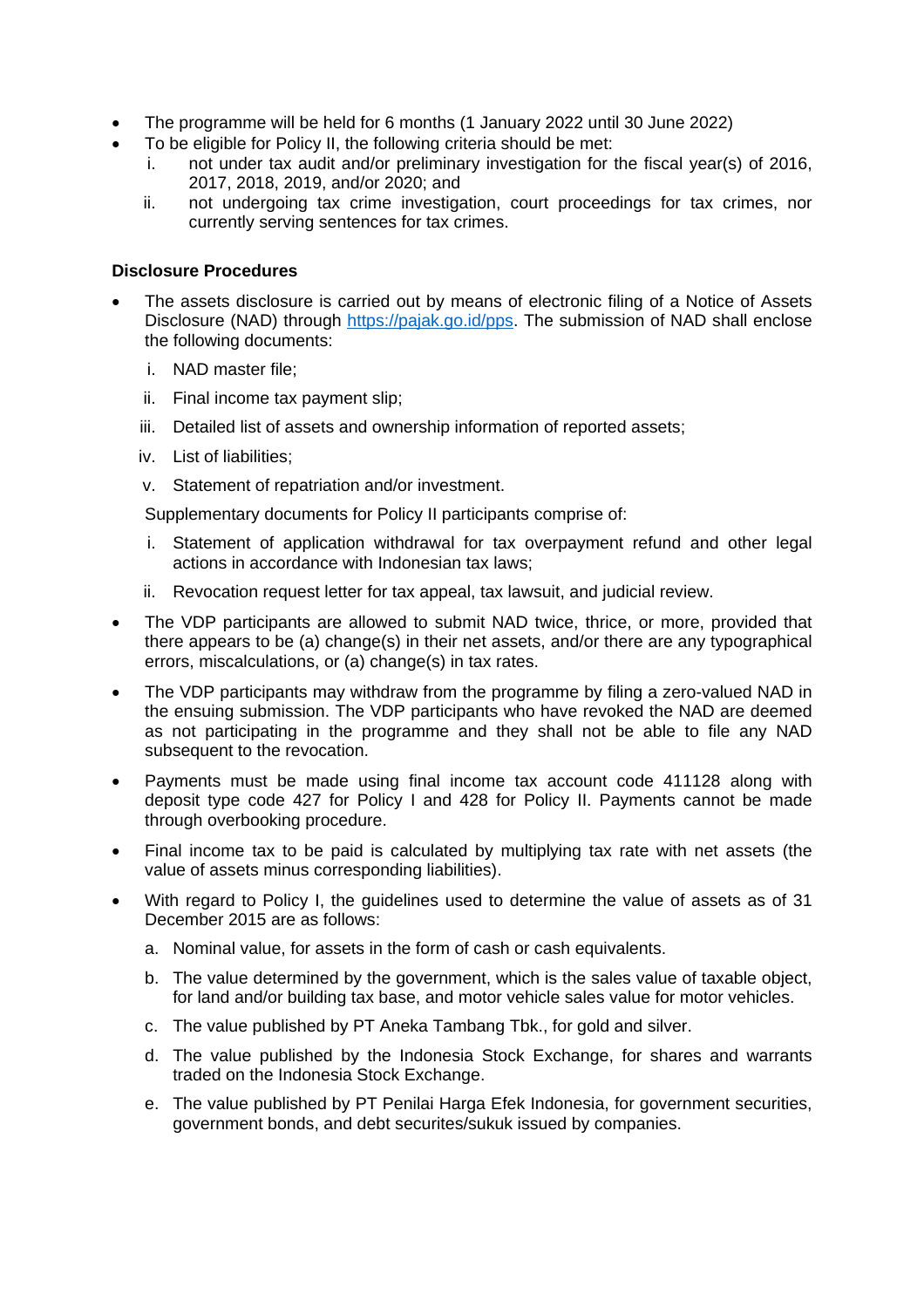- f. In the event that there is no value that can be used as a guideline, the value of assets shall be determined based on the appraisal results from public appraisal firms.
- In respect of Policy II, the guidelines used to determine the value of assets as of 31 December 2020 are as follows:
	- a. Nominal value, for assets in the form of cash or cash equivalents.
	- b. Cost, for assets other than cash and cash equivalents.
	- c. In the event that the above-mentioned value is unknown, the value of assets shall be determined at the fair value of similar or equivalent assets according to taxpayers' valuation.

### **Repatriation Terms**

- Repatriation or transfer of assets to Indonesian territory should be carried out no later than 30 September 2022 through banking institutions.
- Net assets transferred to Indonesia cannot be transferred out of Indonesian territory for a minimum period of 5 years from the issuance date of the acknowledgement letter on the submission of NAD. The 5 years holding period is also applied to the declaration of domestic assets.

### **Investment Terms**

- Investment shall be made in natural resources processing or renewable energy sector or in government securities and bonds (SBN). Investment in natural resources processing or renewable energy sector can be done by establishing a new business or equity participation. SBN investments are made in the primary market with a private placement mechanism through the main dealer by showing the acknowledgement letter on the submission of NAD.
- Investment should made no later than 30 September 2023.
- Investment should be hold for a minimum period of 5 years (holding period) from the time they are being invested.
- Investment can be transferred to another form of investment after a minimum of 2 years. Transfers between investments can be done twice with a maximum of 1 transfer per annum. The transfered investment is retained for 2 years before it can be transferred again. The 2 years gap between transfers of investment suspends the holding period of 5 years.
- The VDP participants with repatriation and/or investment commitments are required to submit a report on investment realization through the DGT website no later than the deadline for submitting the Annual Income Tax Return.

#### **Other Terms**

 Participants of the VDP Policy I who have not fully disclosed their asset as required in the 2016 Tax Amnesty until the end of the VDP period are subject to final income tax on additional net assets at the rate of 25% for corporate taxpayers, 30% for individual tax payers, and 12.5% for clasiffied taxpayers, in addition to 200% sanctions under the Article 18 paragraph (3) of the Tax Amnesty Law.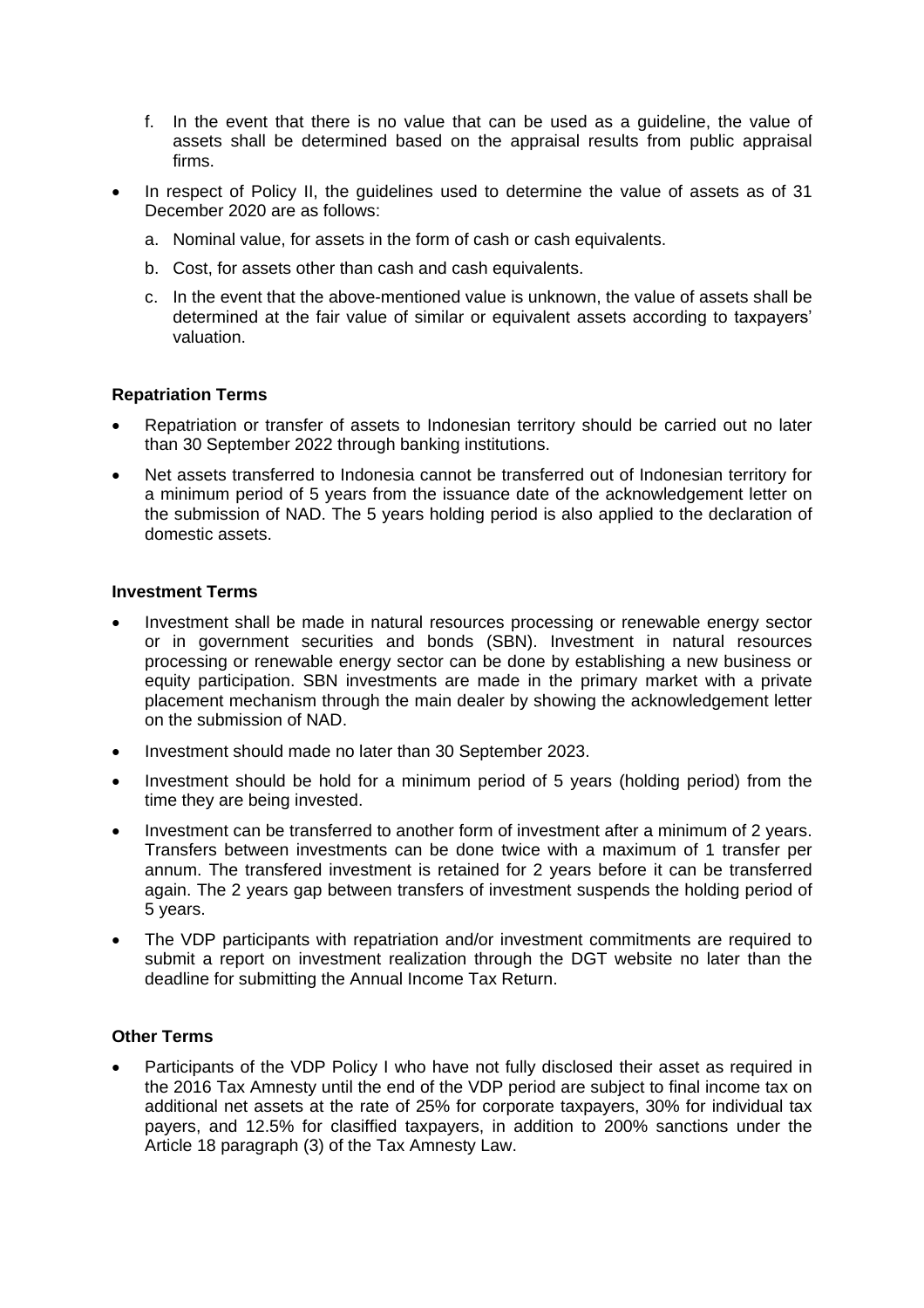- Participants of the VDP Policy II who have not fully disclosed their asset as required in the 2016 Tax Amnesty until the end of the VDP period, are subject to final income tax on additional net assets at the rate of 30% under the Article 11 paragraph (2) of the Law on Harmonisation of Tax Regulations and sanctions as imposed by Article 13 paragraph (2) of the Law on General Provisions and Tax Procedures.
- Participants of the VDP Policy I who fail in performing repatriation/investment until the specified repatriation/investment deadline, are subject to additional final income tax as follows:

| Policy I                                                                                                                                 | Final Income<br>Tax Rate        |              | <b>Additional Final Income Tax</b>                                     |                                                    |                                                                            |                                                                  |                                                        |                                            |  |  |
|------------------------------------------------------------------------------------------------------------------------------------------|---------------------------------|--------------|------------------------------------------------------------------------|----------------------------------------------------|----------------------------------------------------------------------------|------------------------------------------------------------------|--------------------------------------------------------|--------------------------------------------|--|--|
|                                                                                                                                          | <b>Disclosure</b><br>Statement  |              | Failure to invest,<br>repatriation and<br>domestic<br>declaration only |                                                    | Failure to invest<br>and to<br>repatriate,<br>overseas<br>declaration only |                                                                  | Failure to repatriate,<br>overseas declaration<br>only |                                            |  |  |
|                                                                                                                                          | Overse l<br>as<br>Assets Assets | Dome<br>stic | Volunta   Underp<br>ry                                                 | <b>Notice</b><br>of Tax<br>ayment<br>Asses<br>ment | Volunta<br>ry                                                              | <b>Notice</b><br>of Tax<br>Under<br>payme<br>nt<br>Asses<br>ment | Volunta<br>ry                                          | Notice of Tax<br>Underpayment<br>Assesment |  |  |
| Repatriation and<br>domestic declaration,<br>invested in government<br>securities/natural<br>resources<br>processing/renewable<br>energy | 6%                              | 6%           | 3%                                                                     | 4.5%                                               | 6%                                                                         | 7.5%                                                             |                                                        |                                            |  |  |
| Repatriation and<br>domestic declaration                                                                                                 | 8%                              | 8%           |                                                                        |                                                    |                                                                            |                                                                  | 4%                                                     | 5.5%                                       |  |  |
| Repatriation                                                                                                                             | 11%                             |              |                                                                        |                                                    |                                                                            |                                                                  |                                                        |                                            |  |  |

 Participants of the VDP Policy II who fail in performing repatriation/investment until the specified repatriation/investment deadline, will be subject to additional final income tax as follows:

|                                                                     | Final Income<br>Tax Rate |                            | <b>Additional Final Income Tax</b>                                                  |                                                                  |                                                                                      |                                                           |                                                              |                                                                  |  |  |
|---------------------------------------------------------------------|--------------------------|----------------------------|-------------------------------------------------------------------------------------|------------------------------------------------------------------|--------------------------------------------------------------------------------------|-----------------------------------------------------------|--------------------------------------------------------------|------------------------------------------------------------------|--|--|
| Policy II                                                           | Disclosure<br>Statement  |                            | <b>Failure to</b><br>invest,<br>repatriation<br>and domestic<br>declaration<br>only |                                                                  | <b>Failure to</b><br>invest and to<br>repatriate,<br>overseas<br>declaration<br>only |                                                           | Failure to<br>repatriate,<br>overseas<br>declaration<br>only |                                                                  |  |  |
|                                                                     | Overs<br>eas<br>Assets l | Dome<br>stic<br>Asset<br>S | Volunt<br>ary                                                                       | <b>Notice</b><br>of Tax<br>Under<br>payme<br>nt<br>Asses<br>ment | Volunt<br>ary                                                                        | Notice<br>of Tax<br>Under<br>paym<br>ent<br>Asses<br>ment | Volunt<br>ary                                                | <b>Notice</b><br>of Tax<br>Under<br>payme<br>nt<br>Asses<br>ment |  |  |
| Repatriation and<br>domestic declaration,<br>invested in government | 12%                      | 12%                        | 3%                                                                                  | 4.5%                                                             | 7%                                                                                   | 8.5%                                                      |                                                              |                                                                  |  |  |